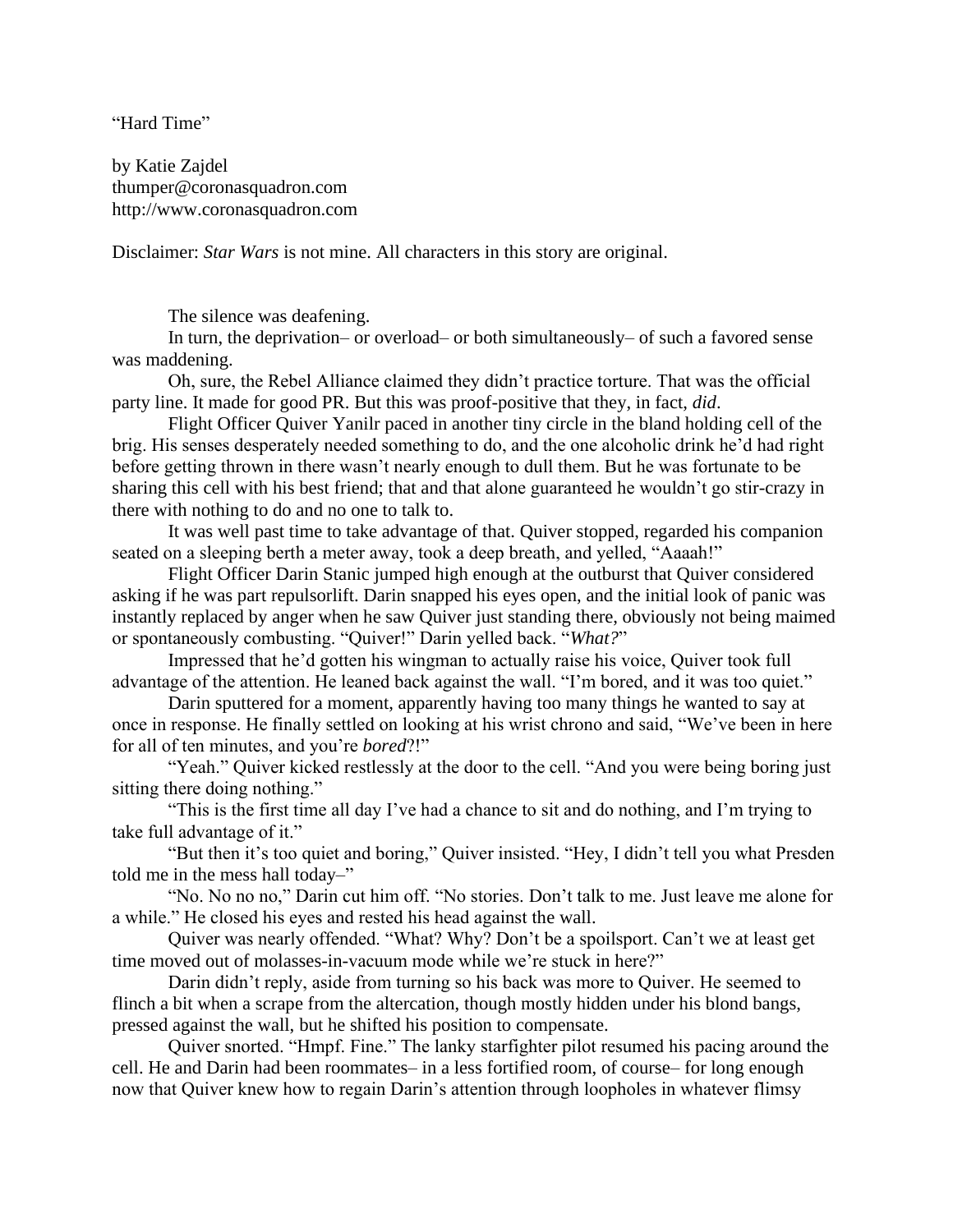constraints his wingman imposed on him. And he would regain Darin's attention. Few things in the galaxy truly bothered Quiver, but being ignored by his best friend was one of them, especially in a setting like this where it was his only option for entertainment.

Quiver took another deep breath and converted it into verbal wisdom benevolently imparted to the universe. "I can't believe how unfair this is. And adding insult to injury, it means I didn't win the squadron betting pool of the next pilot thrown in the brig. I was so sure it was going to be Slurry. He's due. Great odds on him too. He never comes through for me. But it's still unfair. Those Navy guys started it. I was minding my own business with my own drink when they started being dumb. But do they get in trouble? Do they get thrown in the brig? Noooo. The MPs are all like, 'Let's grab the starfighter pilots and toss them in the brig, 'cause you know those Coronas are always causing trouble so it has to be their fault, not the innocent widdle Navy bus drivers. They would never do such a thing.' And our esteemed Commander Mackin won't believe me, because he never believes me when I say I didn't do something, so he'll just let us rot in here all night when I could be in my nice comfy bed instead, where I have complete control of the thermostat and–"

"Quiver, I swear I'm going to finish what those Navy guys started," Darin growled without opening his eyes. "Maybe then my time in here will at least be justified. What part of 'don't talk to me' did you not understand?"

Quiver scoffed, though he was inwardly pleased that his tactic was working. "I wasn't talking to you, Flight Officer Grumpy. I'm talking to myself. Better company anyway."

This time Darin did open his eyes, and he glared at Quiver. "Another one of your loopholes! You know perfectly well what I meant. You always do this, and it drives me crazy! Right now I really, really wish you hadn't talked me into going and getting a drink tonight. Quiver, listen. In your ramblings to the galaxy just now, you were right: Mack *isn't* going to believe you. But he's going to believe me, or at least he'll be more inclined to believe me. And right now I'm angry and tired and trying to mentally sort through what really happened in that brawl with the Navy personnel and why the hell I jumped in to help you *yet again*. I think in this case those guys really did start it and that might let us, and more so you, off the hook, but your pestering me with your loopholes and everything is making me not want to figure it out and defend you to Mack. So either leave me alone and let me work this out and calm down enough to *want* to get you out of this, or by all means keep yammering on and I can guarantee that we'll both spend the entire night in this cell, and I'm going to be very inclined to physically make you stop talking long enough for me to get some sleep." Darin finally ended his tirade and shut his eyes again.

Quiver stood there for a moment, unsure how to react. His first thought was to make a quip that would tell Darin in no uncertain terms to lighten up, but the little voice in the back of his mind, so frequently ignored when a good joke or prank was on the line, caught his attention long enough to think twice. The little voice argued that Darin sounded pretty serious, even more than he usually did, and maybe an offhanded wisecrack in reply would not be welcome just now. Besides, the little voice continued, what if Darin was right and he could get Quiver out of that ISB-designed, Palpatine-approved brig when Mack finally came to talk to them?

Quiver dug in against the little voice. Even if Darin could perform such a miracle, Quiver reasoned, the cost was too high. That would require leaving Darin alone for an extended period of time, which in turn would drive Quiver mad from lack of interaction and stimuli. What good would freedom be if his mind was too far gone to embrace it?

The annoying little voice brought up the example of long-range patrols alone in his X-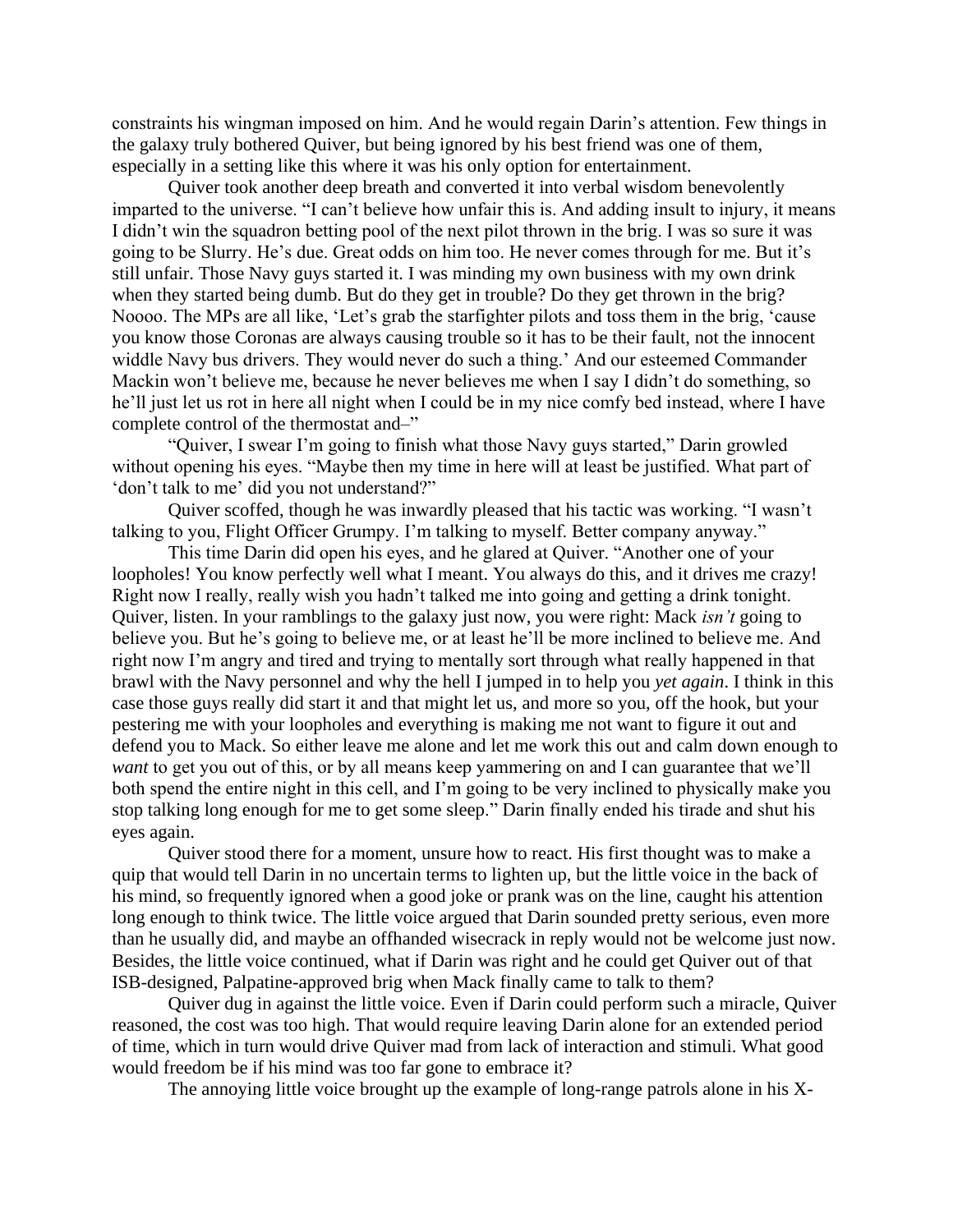wing, and how Quiver's sanity had survived those relatively intact, depending on whom one talked to.

Quiver's rebuttal was that he had his droid to talk to during the patrols, and that was the only thing that kept the craziness at bay during those infernal things.

In response, the little voice started a name-calling war that Quiver enthusiastically participated in until he realized he was actually calling himself all those names.

Now that the initial irateness was out of the way, Quiver considered his options. Maybe the little voice was right. For once. It was better to get out of the cell and thus be able to go to his quarters and the mess hall and enjoy all of the limited, so-called "comforts" the Rebel capital ship could offer. So he'd have to be quiet for a little while and leave Darin alone. So what? He could do this. It wouldn't kill him. Darin was quiet all the time, and he was still alive. And if Darin could do it, Quiver could certainly do it. No big deal.

Slightly surprised at the realization of the No Big Deal-ness of it all when the prospect had previously seemed so terrifying, Quiver grinned smugly to himself. He mentally settled in to do what Darin did by default: not talk.

The first thirty-seven seconds were occupied by mentally congratulating himself on his insight and accomplishment. The next forty-one seconds were spent thinking about not talking and wondering if he was doing it right and if his brain was supposed to be so wound up during this time and maybe Darin had some tips for how to do it better. But he couldn't ask Darin, so Quiver began pacing again.

The minutes ticked slowly by, each one more monotonous than the last. It grew difficult for Quiver to keep his comments to himself and not engage with his wingman in some way, especially when Quiver fixated on the thought that Darin must know a secret that made this "quiet" stuff easy. How in the galaxy could something so simple be so blasted hard?

Distressed, Quiver opened his mouth to say something to Darin, but the words died unspoken when he caught a glimpse of the closed cell door. A few laps later, Quiver took a breath to ask Darin a question but again stopped prematurely when he spotted the cell's hard, unpadded shelf that served as a sleeping berth. He did some more laps and silently willed Darin to hurry up and figure out what he needed to figure out so this nightmarish purgatory could end. But Darin stayed still, eyes shut, apparently thinking, and not paying any attention to Quiver.

Quiver desperately grasped at anything he could use to occupy his mind during the interminable sameness. He counted his steps. Then he counted them using scattered, halfremembered numbers in alien languages. Then he ran through his list of better-remembered pickup lines and curse words in alien languages. Then he paced backwards. He made up stories where he, the hero, was the one who made that trench run shot on the Death Star, and because he was a much better hero than reality had provided, he even managed to fly to Imperial Center the day after and capture the Emperor, which ended the war and led to parades and statues and holidays in his honor...

Quiver had just gotten a new class of starship named after him for his wartime accomplishments when the accolades began to get redundant and boring. Besides, what good was a fun story like this if he couldn't tell it? If only he could share it with Darin, it would grow exponentially and get better and better, but as it was, it felt limited and restricted in his mind and lost a lot of its luster and enjoyment.

But maybe he could tell it soon. They had to have been in the cell for hours already.

Except Quiver's chrono reported it had only been about fifteen minutes since Darin had given his ultimatum.